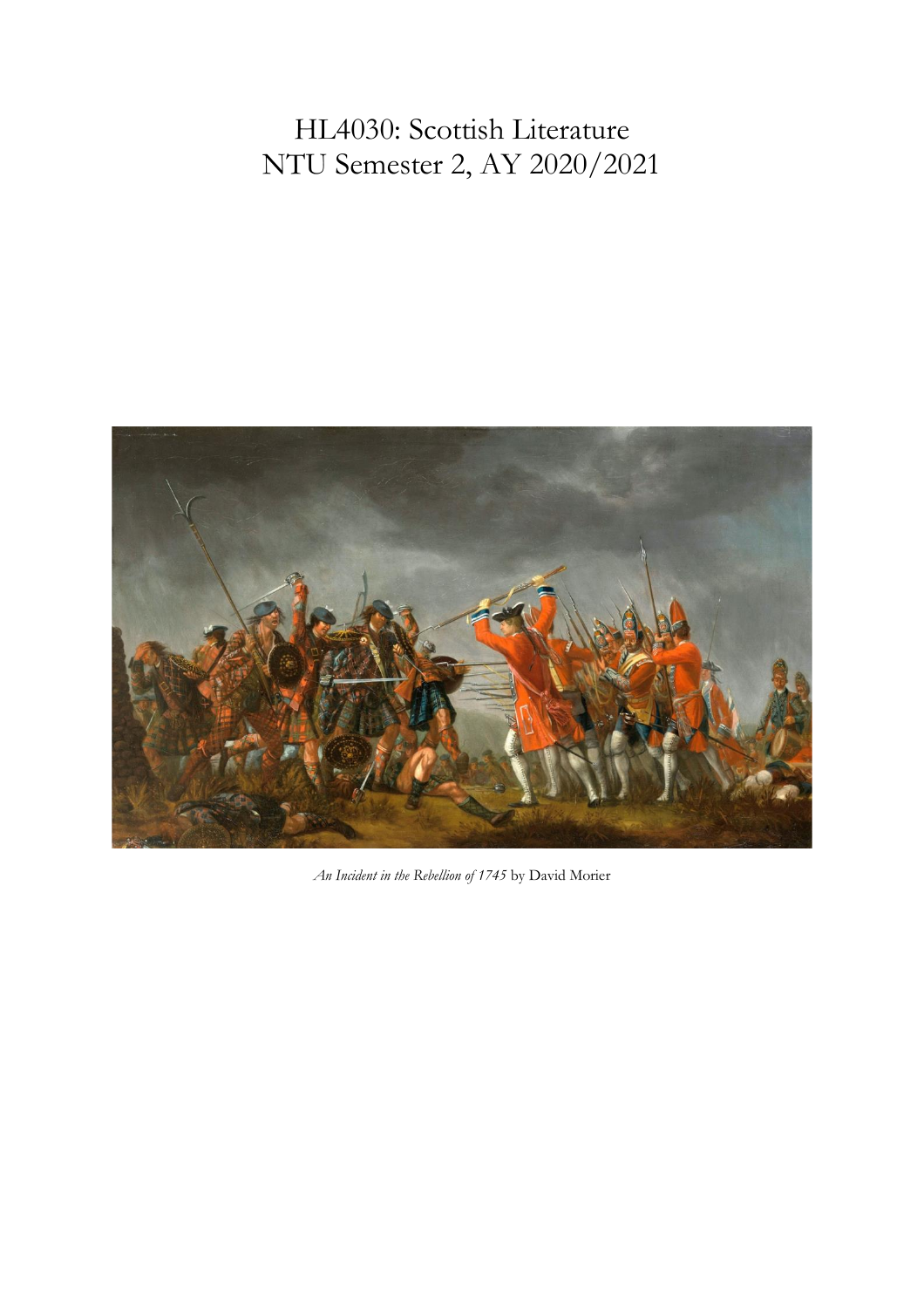## HL4030 – Scottish Literature Course guide subject to minor alterations Please print only when necessary

This course will introduce you to the main achievements, themes, and characteristics of Scottish writing from the late-eighteenth century to the present day. We will cover Romanticism, the Enlightenment, Modernism, and the contemporary era. The course will trace the vast transformations undergone in modern Scotland and study how literature has both reacted to and driven those changes. The course includes prose and poetry from the nation's three languages, Gaelic, Scots (both alongside translations), and English. We will study some of the canonical texts and masterpieces of Scottish literature as well as some neglected works. We will also sample some Scottish delicacies along the way. Fàilte!

## Course coordinator

Associate Professor Richard Alan Barlow SHHK-03-70 rbarlow@ntu.edu.sg

#### Learning objectives

The course will:

• Establish the main trends, concerns, and characteristics of Scottish writing

- Create links between course texts within historical and cultural contexts
- Demonstrate the complex relationship between Scottish culture and history

#### Content

• Canonical and lesser-known Scottish texts by men and women

- Material on critical approaches to Scottish writing
- Historical context detailed information on the main developments of Scottish history

#### Assessment

- A) 15% Class participation Student participation in seminars will be assessed.
- B)  $35\% 3,500$  word essay to be submitted no later than the 19<sup>th</sup> of March The essay must cover two course texts and involve original research. The essay should also include a coherent argument supported by close readings of the texts. All paragraphs should be related to a central theme and adhere to a sound structure. Claims/readings/arguments should be properly developed and supported by relevant quotations from the texts. Relevant critical sources must be utilised and correctly cited.
- C)  $50\% 2\frac{1}{2}$  hour exam Students will sit a 2½ hour closed-book exam which will consist of a text identification component and an essay component. The essay section will test students' knowledge and understanding of the texts/themes of the course and their ability to construct arguments and critical positions relating to the course concepts.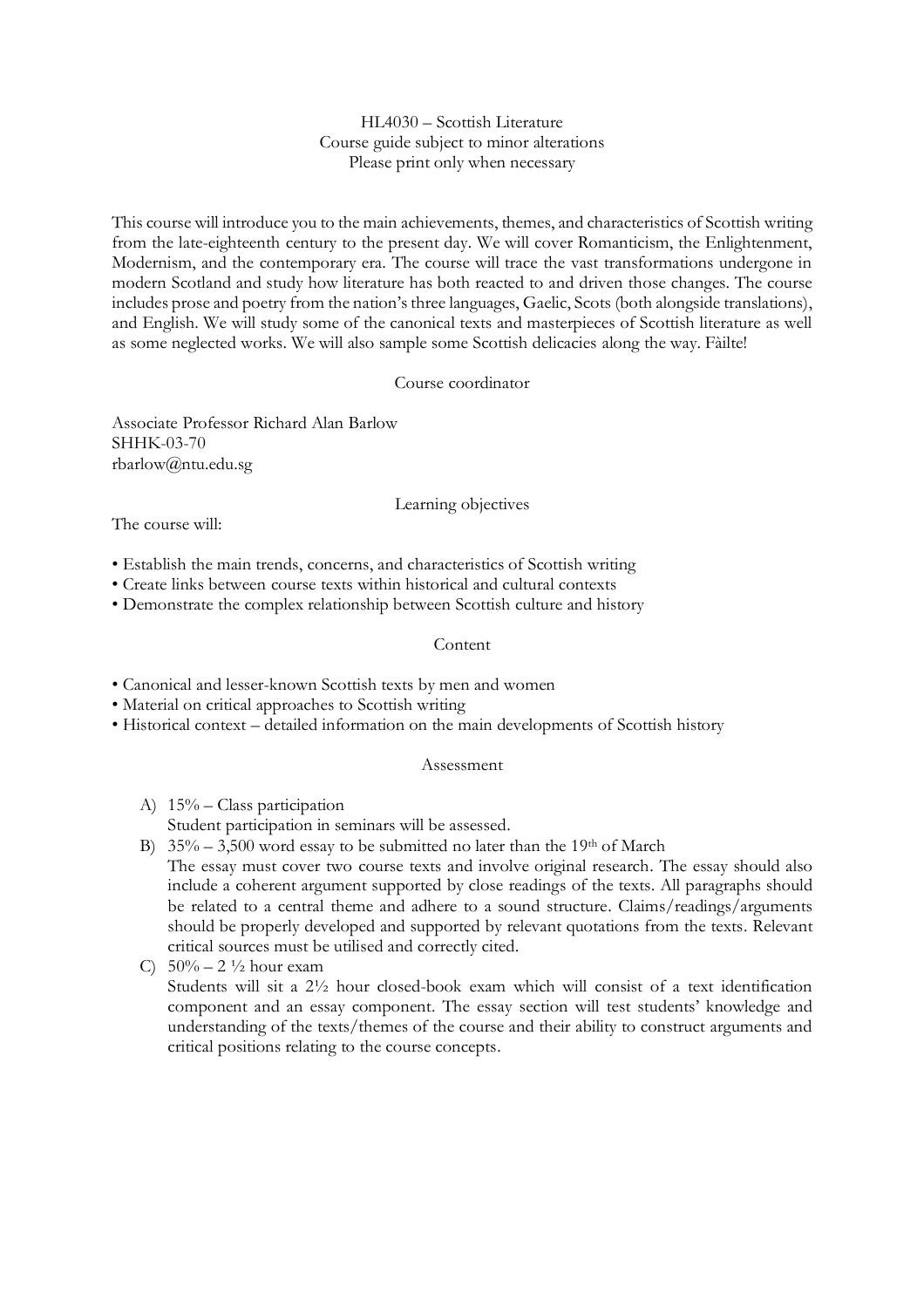#### Set texts

James Hogg, *The Private Memoirs and Confessions of a Justified Sinner*. Oxford: Oxford University Press, 2010

Thomas Carlyle, *Sartor Resartus*. Oxford: Oxford University Press, 2018 Nan Shepherd, *The Living Mountain*. Edinburgh: Canongate, 2011 Muriel Spark, *The Prime of Miss Jean Brodie*. London: Penguin, 2000

NB: Different editions of the texts are also acceptable. All other course texts are in the Norton anthology or will be provided via Blackboard.

Seminar schedule (subject to minor changes)

Week one Introduction

Week two Scottish Romanticism: Robert Burns, selected poetry

Week three Scottish Gothic 1: James Hogg, *Confessions of a Justified Sinner* (1824)

Week four The Wizard of the North: Walter Scott, 'The Two Drovers' (1827)

Week five The Scottish Enlightenment: David Hume, selected essays

Week six Philosophy of Clothes: Thomas Carlyle, *Sartor Resartus* (1836)

Week seven Scottish Gothic 2: Robert Louis Stevenson: *Strange Case of Dr Jekyll and Mr Hyde* (1886)

Week eight Celticism and the Celtic Revival: Selected texts by James Macpherson, Alexander Carmichael, and Fiona Macleod

Week nine Scottish Modernism: Selected poetry by Hugh MacDiarmid, and Sorley MacLean

Week ten Scottish Landscape: Nan Shepherd, *The Living Mountain* (1944)

Week eleven An 'unusual teacher': Muriel Spark, *The Prime of Miss Jean Brodie* (1961)

Week twelve Contemporary Scottish Literature: Excerpts from texts by Alasdair Gray, James Kelman, and Irvine Welsh